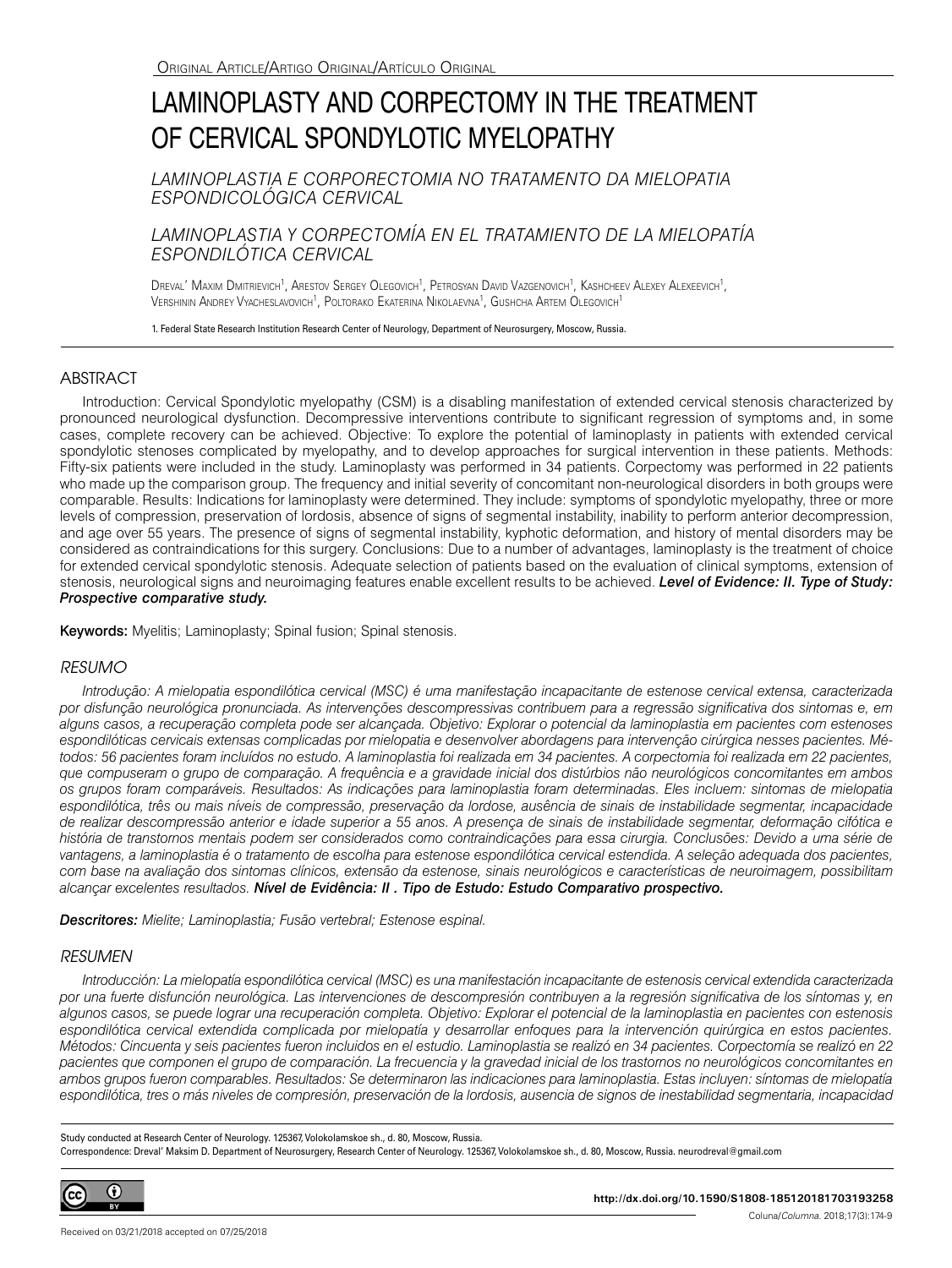*para realizar descompresión anterior y edad mayor de 55 años. La presencia de signos de inestabilidad segmentaria, deformación cifótica y antecedentes de trastornos mentales puede considerarse una contraindicación para esta cirugía. Conclusiones: Debido a una serie de ventajas, la laminoplastia es el tratamiento de elección para la estenosis espondilótica cervical extendida. La adecuada selección de pacientes basada en la evaluación de los síntomas clínicos, la extensión de la estenosis, los signos neurológicos y las características de neuroimágenes hacen posible obtener excelentes resultados. Nivel de Evidencia: II Tipo de Estudio: Estudio comparativo prospectivo.* 

*Descriptores: Mielitis; Laminoplastia; Fusión vertebral; Estenosis espinal.*

#### **INTRODUCTION**

The treatment of degenerative spine diseases is urgent nowadays. This group of pathologies has many clinical manifestations and forms, and the average age of this group of patients is becoming steadily lower. Various manifestations of degenerative spine disease affect the working population aged 25-45 years. In developed countries 30% of the population is affected by back pain and about 70% of population visits a neurologist due to back pain at least once in their lifetime.<sup>1</sup> According to Watkins et al., the lumbar spine is affected in the majority of cases (62%), the cervical spine is involved less often (36%), the degenerative disease of the thoracic spine is comparatively rare (2%).

Despite the high frequency of degenerative disease detection in cervical spine, defining its treatment tactics is still quite disputable.3-5 A major question of surgical treatment of a single-level spine pathology is usually the choice of an implant, except in cases of lateral intervertebral disc hernias, which can be managed by an anterior uncoforaminotomy or endoscopic interlaminotomy. Even more questions arise in cases of extended cervical stenosis complicated by spondylogenic cervical myelopathy. The majority of the population aged >55 years have x-ray signs of cervical spinal canal stenosis, and a third of them have corresponding clinical and neurological manifestations.<sup>3</sup> The decision to carry out surgery is often postponed until the formation of a persistent neurological impairment, due to the remissive nature of this disease. In a study of 120 patients, Clarke and Robinson analyzed the dynamics of its clinical progression: 50% of patients were stable and had no evident progression, 25% had progression tendency with remission periods, 20% had neurological impairment with no remissions, and 5% had rapid progression.<sup>6</sup> As Lees and Turner showed in 1963, patients who suffer from a spinal cord compression for more than ten years become disabled in the majority of cases.<sup>7</sup>

When it comes to choosing surgical treatment for extended cervical stenosis, surgeons are guided by the following rules: maximum decompression of the spinal cord and nerve roots with maximum preservation or reconstruction of the vertebral column, minimization of postoperative complications, and the shortest possible hospitalization time. $8-11$ 

There are several surgical techniques for managing this pathology, most of which are performed via the anterior and posterior approaches. Despite their great popularity among neurosurgeons and orthopedists, anterior surgical approaches have several disadvantages (risk of recurrent laryngeal nerve and esophagus injury, pseudoarthrosis formation, adjacent level disease etc.).<sup>12,13</sup> Laminectomy is probably the oldest surgical technique for managing the degenerative disease of cervical spine, and was originally used to treat cervical spine stenosis. In the mid-1980s, a series of articles appeared describing negative outcomes of laminectomy - axial pain, formation of kyphotic deformation, etc.10,14-16

Laminoplasty is one of the posterior approaches used for spinal cord decompression in cases of cervical spondylosis, ossification of the posterior longitudinal ligament, intervertebral disc herniation, primary spinal stenosis, or a combination of the above. Cervical laminoplasty was initially described by Oyama in 1973.<sup>17</sup> Since then, the original technique has undergone a number of improvements. There are about twenty different modifications of laminoplasty. Since its start, laminoplasty has been actively implemented and has defined its niche in the surgical treatment of cervical spondylotic myelopathy (CSM), although it has not received proper attention

Coluna/*Columna*. 2018;17(3):174-9

in various industrialized and developing countries. The mastery and popularization of laminoplasty techniques, and their active introduction into the practice of cervical stenosis treatment, will significantly increase the efficiency of surgery and reduce intraoperative trauma. 9-12,14

Objective: To assess the possibilities of laminoplasty surgery techniques and develop surgery tactics in patients with extended spondylogenic cervical stenosis complicated by myelopathy.

#### **METHODS**

This study included 56 patients with CSM. Laminoplasty was performed in 34 patients who were recruited between the end of 2011 and 2015. The median age was 59.4  $\pm$  12.8 years, and the ratio of women and men was 9:25. Of the total, 28 patients had three levels of stenosis, four patients had four, and two patients had five. In the control group, 22 patients underwent corpectomy; these operations were performed between 2010 and 2011, the average age of the patients was  $43.8 \pm 16.4$ years, and the ratio of women and men was 7:15. The frequency of comorbidities and their severity in the two groups were comparable  $(p>0.05)$ .

The clinical characteristics of the patients included in the study are shown in Table 1.

The collection of medical anamnesis and the neurological examination were performed independently by two specialists - a neurosurgeon and a neurologist. Assessment of the patients' clinical status was carried out using the following scales and questionnaires:

- 1. Modified scale of the Japanese Orthopedic Association (JOA score).
- 2. Scale of cervical myelopathy according to Nurick (Nurick grade).
- 3. Scale of evaluation of proprioceptive sensitivity (Doita, Sakai).<sup>18</sup>
- 4. Visual analogue pain scale (VAS) in the postoperative period.

We used MRI (magnetic induction of at least 1.5 T) as a basic examination for all patients. Where necessary, neurophysiological methods (somatosensory evoked potential - SSEP, and transcranial magnetic stimulation - TMS) were used.

The study was approved by the local ethics committee of the FGBNU Scientific Center of Neurology, Moscow. Patients signed an informed consent form before being recruited into the study.

Statistical data were evaluated using the PASW Statistics 18 software. The significance level (p) was assumed to be 0.05 for all the comparisons performed.

| <b>Table 1.</b> Clinical presentations of cervical spondylotic myelopathy. |  |  |  |  |
|----------------------------------------------------------------------------|--|--|--|--|
|----------------------------------------------------------------------------|--|--|--|--|

| <b>Symptoms</b>                  |    | Laminoplasty<br>$(n = 34)$ |    | Corpectomy<br>$(n = 22)$ |  |
|----------------------------------|----|----------------------------|----|--------------------------|--|
|                                  | n  | %                          | n  | %                        |  |
| Upper paraparesis                | 11 | 31.9%                      | 8  | 36%                      |  |
| <b>Tetraparesis</b>              | 17 | 49.3%                      | 13 | 59%                      |  |
| Sensory disorders                | 24 | 70.5%                      | 18 | 81%                      |  |
| Bowel and bladder disorders      | 2  | 5.8 %                      | 1  | 4,5%                     |  |
| Reflex abnormalities             | 29 | 84.1                       | 21 | 94.5%                    |  |
| Gait disorders                   | 17 | 49.3                       | 11 | 49,5%                    |  |
| Muscle atrophy                   | 20 | 58.0 %                     | 16 | 72%                      |  |
| Combination of clinical symptoms | 34 | 100%                       | 22 | 100%                     |  |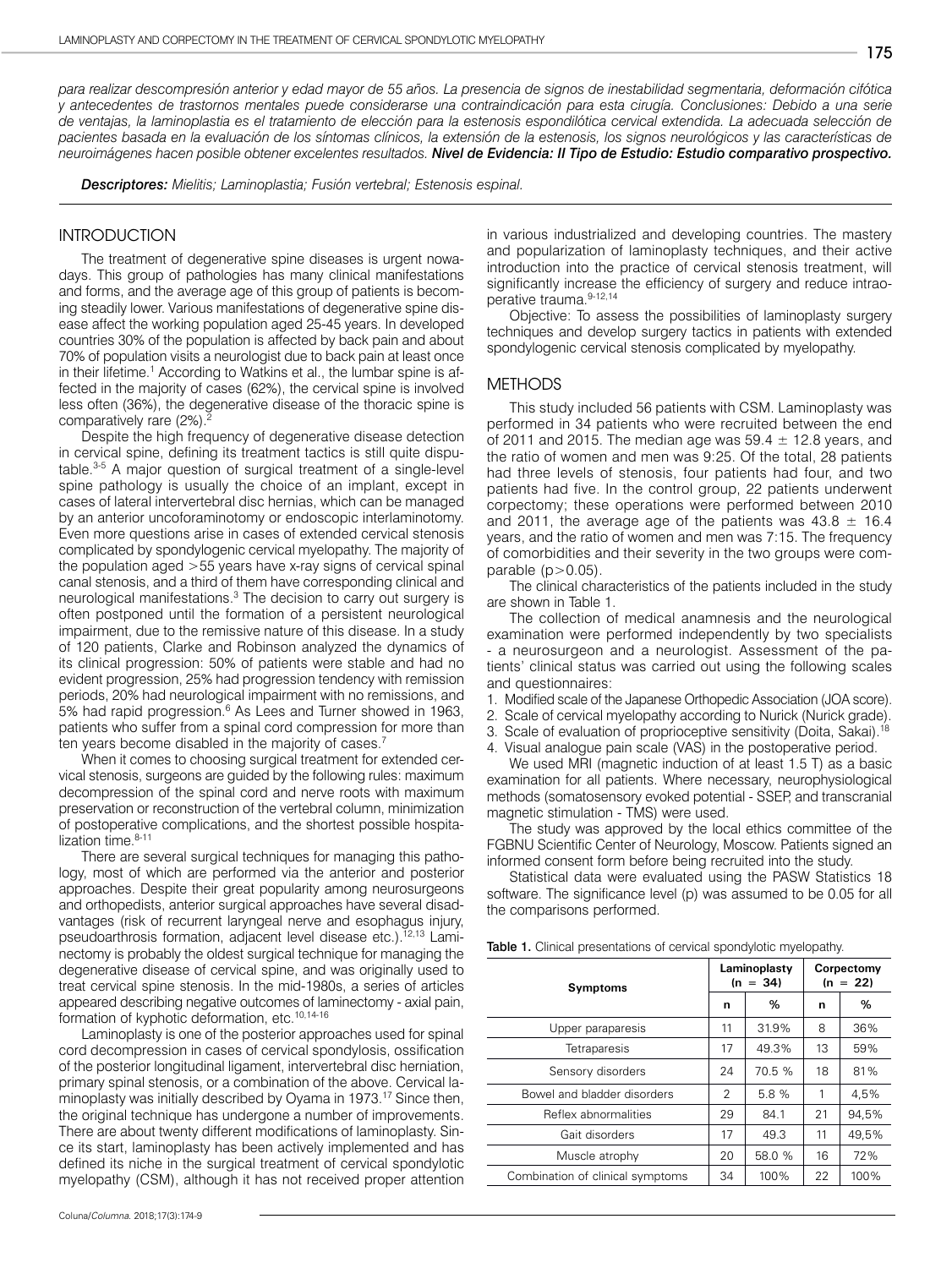#### Surgical technique and stages

All operations were performed under general endotracheal anesthesia.

The initial stages of the operation are shown in Figure 1A. The importance of cutaneous incision and subperiosteal dissection (skeletization, Figure 1B, 1C) should be emphasized; these must be performed strictly by the middle line, which enables the muscle tissue to be preserved and minimizes blood loss, as well as reducing the further axial pain in the neck.

The next step is to perform a bilateral foraminotomy at the C4-C5 level. Foraminotomy is an addition to the main stage, and serves to prevent paresis of the muscles innervated by the roots of C5. In the lateral part of the C4-C5 arches, minimal bone resection is followed by a flavectomy and visualization of the roots of C5. Less than 25% of the facet joints is resected. The root ganglion can be visualized and revised by a hook at less than 20% joint resection. This nerve root decompression was sufficient, in our study, to achieve a good result (Figure 2A, 2B, 2C, 2D).

The next stage of the operation is to saw the vertebral arcs. This manipulation and the subsequent lifting of the posterior support complex is the most dangerous stage in terms of potential damage to the dura mater, as it involves mobilization of the dural sac, and risk of bleeding from the spasmodic lateral veins, etc. During the preoperative modeling, the sides of through and partial cuts of the vertebral arches are determined, depending on the neurological symptoms and localization of maximum compression, which are usually concordant. In cases where there is a discrepancy between the symptoms and radiological data, through-cuts are performed on the side with the most severe symptoms, and one- or multi-level foraminotomy is also performed on the side of stenosis (Figure 3A, 3B). In other cases, MRI and CT data are followed.

Bilateral sawing allows the arches to be lifted, increasing the angle to 30 or more degrees. The mobility of the complex is examined by dragging the spinous processes; in sites where the arch is not completely resected, palpation reveals an obstacle, usually occurring in the area of "tile" joint overlay. After bone perforation towards the cut lumen, a hemostatic gauze must be applied.

The step of raising and fixing the arches carries an increased risk of damaging the dura mater. It is very important to prevent an inner cortical layer fracture on the partial cut side when lifting the posterior complex (Figures 4A, 4B, 4C).

For the final fixation of the support complex, standard microplates for maxillofacial surgery and cranioplasty are used (Figures 5A, 5B, 5C). For a reliable fixation, screws with a depth of 6 mm are used. The thickness of the plate differs from 0.6 to 10 mm (a smaller plate thickness is not recommended because of the risk of fracture). In our experience, implementation of two or more screws in the joint and arch fixation reliably fixes the plate and practically excludes its fracture, if all the requirements are met in the postoperative period.

After assessing the mobility of the arch-spinous complex, the surgeon proceeds to modeling the microplate. The plate is modeled intraoperatively and individually for each patient. A plate that has been modeled more than three times is not recommended for installation due to metal fatigue. The modeled plate is initially fixed to the arcuate joint, then fixation is performed for the mobilized arch. It is important to fix the arch without using excessive force, i.e., it is not recommended fixing the arch in the position of maximum ascent angle (Figure 6A, 6B).

#### RESULTS

For the patients of the laminoplasty group, when assessing the severity of myelopathy using JOA scale in the preoperative period,







Figure 1. Initial stages of surgery. A. Skin Incision along the middle, bloodless line; B. the skeletization stage is completed; the medial edges of the vertebral arches and lateral parts of the arcuate joints are fully visualized; C. skeletization zone of the arcuate joints .



Figure 2. Foraminotomy. A. Use of a boron with a diamond nozzle; B. foraminotomy is carried out using a hook; the root is explored; C. bilateral foraminotomy is performed; D. zone of foraminal decompression.

176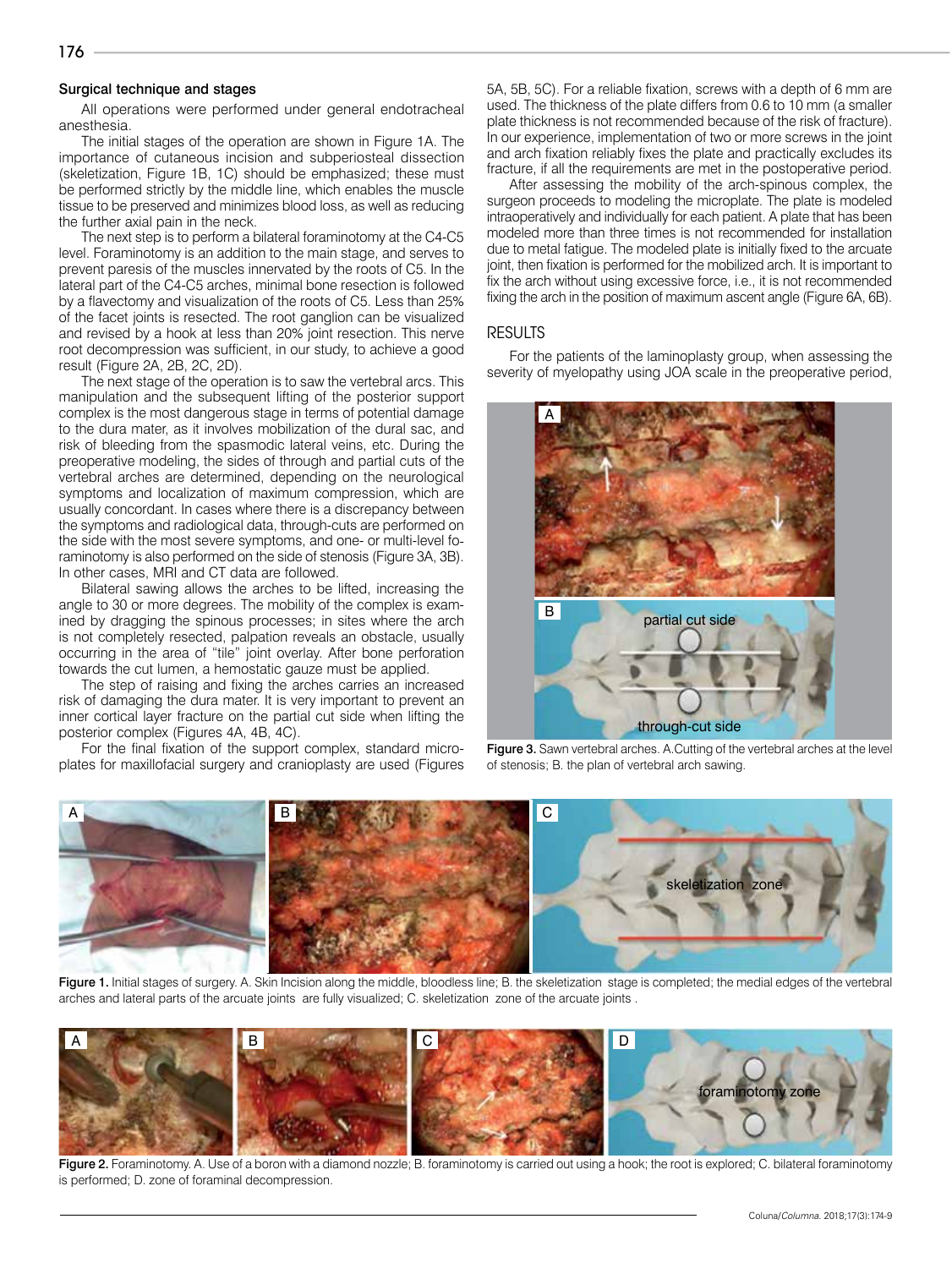

Figure 4. Raising/bringing the arches to the fixation position. A. Spinous processes: the bilateral arches are sawn; B. assessment of mobilization by abduction of the spinous process; C. zone of resection and elevation of the complex.



Figure 5. Fixation of the support complex. A. Modeled intraoperative plate; B. self-drilling screws, 6 and 5 mm; C. a demountable screwdriver with two tips, one of which is a drill bit.



Figure 6. The final appearance of the wound. A. Laminoplasty on 4 levels; B. Vertebral arches fixed by implanted microplates.

the average result was  $8.27 \pm 2.1$  points, which corresponds to severe myelopathy. The average score on the JOA scale 18-24 months after surgery was 11.18  $\pm$  1.6. This shows a transition of myelopathy severity to the moderate level in this group. The average recovery rate was  $28.2\% \pm 11.3\%$  in patients who had had clinical manifestations of more than 18 months, and 46.2%  $\pm$  19.2% in patients with symptoms for less than 18 months ( $p < 0.05$ ).

In the patients of the corpectomy group, the mean JOA score for myelopathy was 10  $\pm$  2.4 in the preoperative period (moderate severity). The average JOA score 18-24 months after the operation was 15  $\pm$  1.2. The average recovery rate was 44.7  $\pm$  16.4% in patients with symptoms lasting more than 18 months and 58.8  $\pm$ 18.1% in patients with symptoms lasting less than 18 months.

Subgroups of patients with different preoperative clinical status and disease durations were compared, to assess the prognosis of neurological deficit recovery. The clinical presentation was assessed 24 months after laminoplasty and corpectomy. Patients were divided into two subgroups, depending on the duration of the disease:  $> 2$ years and <2 years (Table 2).

We analyzed the patients' status using the Nurick scale before and after laminoplasty, to evaluate the result of the operation in terms patient transition from one level of myelopathy severity to another (Table 3).

Table 4 shows the dynamics of proprioception and tactile sensitivity (Doita, Sakai scale) 6 months after laminoplasty. As the table shows, a number of patients had either a decrease in severity or normalization in terms of proprioception and tactile perception impairment. It is important to note that the patients we observed for more than 6 months did not experience any further significant improvement; these parameters should therefore be evaluated in the first 6 months.

This study demonstrates maximum efficacy of laminoplasty at moderate and severe stages of proprioception deterioration.

| <b>Table 2.</b> Assessment of recovery according to the JOA scale in patients with |  |  |
|------------------------------------------------------------------------------------|--|--|
| myelopathy depending on the duration of the disease.                               |  |  |

| Index on JOA scale<br>before laminoplasty |                               | Index on JOA scale<br>after laminoplasty |                               | Recovery factor (Kr)          |                               |
|-------------------------------------------|-------------------------------|------------------------------------------|-------------------------------|-------------------------------|-------------------------------|
| <b>History</b><br>$> 2$ years             | <b>History</b><br>$< 2$ years | <b>History</b><br>$> 2$ years            | <b>History</b><br>$< 2$ years | <b>History</b><br>$> 2$ years | <b>History</b><br>$< 2$ years |
| $827+14$                                  | $11.3 + 1.2$                  | $11.18 + 2.4$                            | $13.8 \pm 1.5$                | $282 + 113$                   | $146.2 + 19.2$                |
| $10+24$                                   | $12.4 \pm 1.5$                | $14.7 + 0.6$                             | $15.4 \pm 1.5$                | $44.7 \pm 16.4$               | $58.8 + 18.1$                 |

Table 3. Pre- and postoperative neurological evaluation of the patients of the laminoplasty group.

| Nurick grade before<br>laminoplasty |                     | Nurick grade after laminoplasty                                                                                               |
|-------------------------------------|---------------------|-------------------------------------------------------------------------------------------------------------------------------|
| Grade 1                             | 3 patients (8.8%)   | 6 patients $(17.7\%)$ : + 3 patients<br>from grade 2                                                                          |
| Grade 2                             | 7 patients (20.6%)  | 9 patients $(26.5\%): + 5$ patients from<br>grade 3, transition of 3 patients to grade 1                                      |
| Grade 3                             | 18 patients (52.9%) | 16 patients $(47\%)$ : + 3 patients from grade<br>4, transition of 5 patients to grade 2                                      |
| Grade 4                             | 4 patients (11.8%)  | 1 patient $(2.9\%)$ : + 1 patient from grade<br>5, transition of 3 patients to grade 3,<br>transition of 1 patient to grade 5 |
| Grade 5                             | 2 patients (5.9%)   | 2 patients (5.9%): +1 patient from grade 4,<br>transition of 1 patient to grade 4                                             |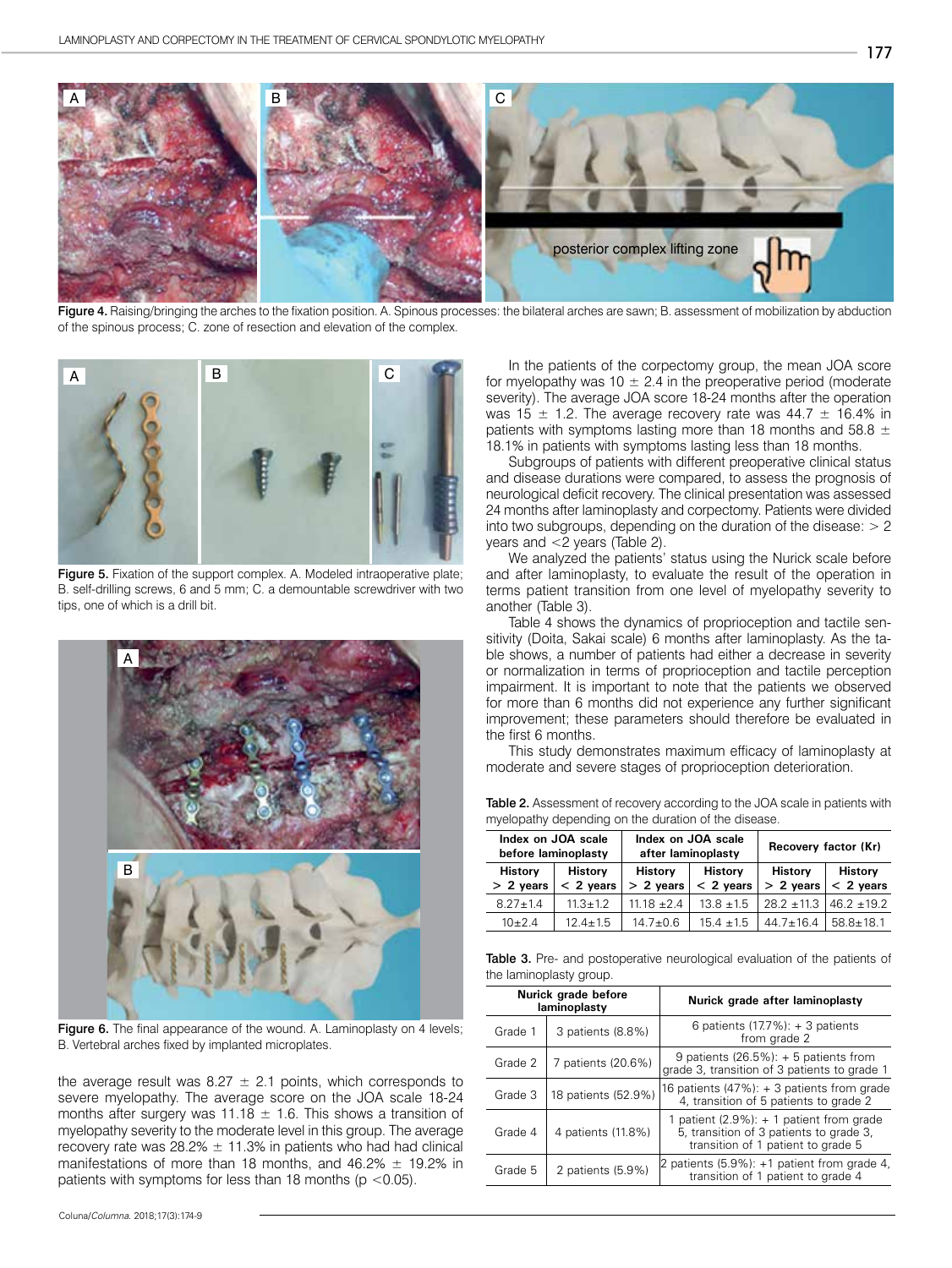The incidence of complications was almost identical in two groups of patients, as shown in Table 5.

The final assessment criterion was the severity of the neck pain by VAS. As Table 6 shows, in the corpectomy group, cervical axial pains in the early postoperative period were slightly milder compared to laminoplasty group, which is explained by a more rigid fixation performed by the anterior approach. Residual pain in the neck after laminoplasty is associated with intraoperative damage to the posterior neck muscles and extensive bone resection (innervation of the periosteum); restriction of the movements in the cervical spine for 1.5-2 months after the operation is another reason, in our opinion.

#### **DISCUSSION**

In the present study, we conducted the first systematic comparison of laminoplasty and corpectomy results in surgical treatment of CSM in Russia.

**Table 4.** Pre- and postoperative evaluation of proprioception and light touch sensation (Doita, Sakai scale)<sup>18</sup> in the laminoplasty group.

| Proprioception ( $n = 34$ ) |                           | Light touch ( $n = 34$ )                                                                   |                              |                                                                                           |
|-----------------------------|---------------------------|--------------------------------------------------------------------------------------------|------------------------------|-------------------------------------------------------------------------------------------|
|                             | before<br>surgery         | 6 months after<br>surgery                                                                  | before<br>surgery            | 6 months after<br>surgery                                                                 |
| Grade 0<br>(normal)         | 3 patients<br>$(8.8\%)$   | 9 patients (26.5%):<br>+6 patients from<br>grade 1                                         | 2 patients<br>$(5.9\%)$      | 8 patients (23.5%):<br>+6 patients from<br>grade 1                                        |
| Grade 1                     | 18<br>patients<br>(52.9%) | 16 patients (47%): +4 <br>patients from grade<br>2, transition of 6<br>patients to grade 0 | 14<br>patients<br>$(41.2\%)$ | 13 patients (38%): +5<br>patients from stage<br>2, transition of 6<br>patients to grade 0 |
| Grade 2                     | 9 patients<br>$(26.5\%)$  | 6 patients (17.7%): +1 <br>patient from grade<br>3, transition of 4<br>patients to grade 1 | 15<br>patients<br>(44%       | 11 patients (32%): +1<br>patient from grade<br>3, transition of 5<br>patients to grade 1  |
| Grade 3                     | 4 patients<br>$(11.8\%)$  | 3 patients (8.8%):<br>transition of 1 patient<br>to grade 2                                | 3 patients<br>$(8.8\%)$      | 2 patients (5.8%):<br>transition of 1 patient<br>to grade 2                               |

Table 5. Early and delayed complications.

| <b>Complications</b>                   | Laminoplasty<br>$(n = 34)$ | Corpectomy<br>$(n = 22)$ | Outcome                                                |
|----------------------------------------|----------------------------|--------------------------|--------------------------------------------------------|
| Transient C5 palsy                     | $3(8.8\%)$                 | $0(0\%)$                 | Full regress until<br>discharge                        |
| Revision intervention                  | $2(5.9\%)$                 | $2(9.1\%)$               | Postoperative<br>hematoma, failure of<br>decompression |
| Kyphotic deformation                   | $1(2.9\%)$                 | $2(9.1\%)$               | kinesiotherapy,<br>rehabilitation                      |
| Severe proprioception<br>deterioration | $1(2.9\%)$                 | $1(4.5\%)$               | Active postoperative<br>rehabilitation,<br>unchanged   |
| Adjacent level<br>syndrome             | $1(2.9\%)$                 | $3(13.6\%)$              | Surveillance,<br>rehabilitation                        |

|  |  | Table 6. Dynamics of cervicalgia (VAS score). |  |
|--|--|-----------------------------------------------|--|
|--|--|-----------------------------------------------|--|

| Cervicalgia<br>before<br>laminoplasty | Cervicalgia after<br>laminoplasty |               | Cervicalgia<br>before<br>corpectomy | Cervicalgia after<br>corpectomy |               |
|---------------------------------------|-----------------------------------|---------------|-------------------------------------|---------------------------------|---------------|
| $2.0 + 1.7$                           | $6 - 12$<br>months                | >24<br>months | $1.9 + 1.3$                         | $6 - 12$<br>months              | >24<br>months |
|                                       | $4.0 + 2.4$                       | $4.0 + 2.9$   |                                     | $2.9 + 1.5$                     | $3.7 + 1.8$   |

Comparative analysis shows high efficiency of both methods. In the laminoplasty group, there was a clear tendency for a significant neurological improvement in patients with moderate or severe manifestations of the disease. Improvement of the overall neurological status after surgery achieved in both groups was similar, as was the severity of the pain syndrome in a later (over 2 years) postoperative period. The length of stay for laminoplasty was from 5 to 20 days  $(7.0 \pm 2.9)$ , which is 2.5 days more than for corpectomy.

According to our experience and the literature data, indications for laminoplasty are as follows: clinical symptoms of spondylogenic myelopathy, the presence of three or more levels of compression, lordosis preservation, absence of segmental instability signs, inability to perform an anterior decompression, and age over 55 years. Contraindications are: signs of segmental instability, kyphotic deformity, untreatable comorbidities, presence of functional disorders of the nervous system, a mental illness in the anamnesis.<sup>19-21</sup>

The most common complication of laminoplasty is paresis of the muscles innervated by C5 roots (8.8%). To prevent this, we introduced the practice of bilateral C4-C5 foraminotomy. Laminoplasty can be performed to save the support function of the vertebral column after removal of extensive cervical tumors. It is acceptable to use laminoplasty in cases of dorsal one-level stenosis.

It appears that a long history of the disease and a severe neurological deficit (the last stage of Nurick scale and <8 on the JOA scale) are also contraindications for laminoplasty with simultaneous C4-C5 foraminotomy. On the other hand, laminoplasty can be a complement to cervical spine operations performed from the posterior approach (removal of intra- or extramedullary tumors, DREZ operations, as well as a single-level isolated posterior stenosis).

Thus, our study shows the efficacy of laminoplasty with simultaneous foraminotomy in the surgical treatment of patients with CSM. We clarified the indications for implementation of decompressive- -plastic surgery in this category of patients, and the obtained data can be used in the clinical practice of central and regional neurosurgical hospitals.

### **CONCLUSIONS**

Both laminoplasty and corpectomy with consecutive stabilization are effective in surgical treatment of CSM. Significant neurological improvement is achieved in patients with moderate or severe manifestations of the disease. Severity of the pain syndrome in a later postoperative period is similar after laminoplasty and corpectomy surgery. Laminoplasty technique is preferred where there are clinical symptoms of spondylogenic myelopathy, presence of three or more levels of compression, preservation of lordosis, absence of segmental instability signs or kyphotic deformity, and inability to perform an anterior decompression. Laminoplasty can also be used in cases of dorsal one-level stenosis.

Bilateral C4-C5 foraminotomy is suggested to prevent C5-roots paresis after laminoplasty. But laminoplasty with simultaneous C4-C5 foraminotomy should not be performed in cases of long history of the disease and severe neurological deficit.

Outcomes of the data show a decreased risk of surgery complications compared to the anterior approaches. Meanwhile, axial pain in the early postoperative period is slightly stronger than in the corpectomy group, due to the less rigid fixation.

Improvements in proprioception and tactile sensitivity should be evaluated within the first 6 months after laminoplasty surgery. Our evidence suggests that laminoplasty is most effective at moderate and severe stages of proprioception deterioration.

Adequate selection of patients, based on the evaluation of clinical symptoms, extension of stenosis, neurological signs, and neuroimaging features enable excellent results to be achieved.

All authors declare no potential conflict of interest related to this article.